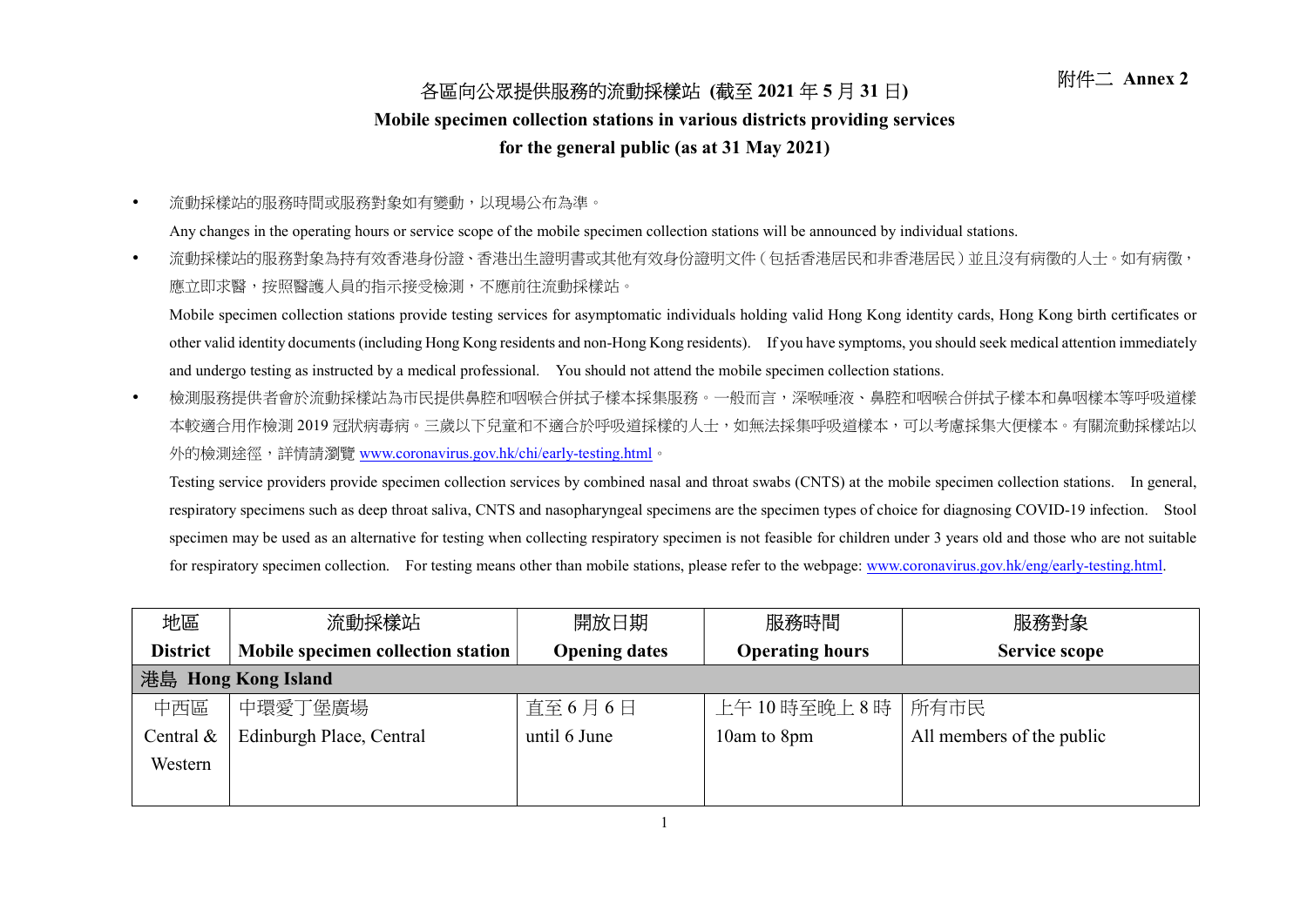| 九龍 Kowloon |                                  |               |             |                                       |
|------------|----------------------------------|---------------|-------------|---------------------------------------|
| 黃大仙        | 黃大仙廣場                            | 直至 6月13日      | 上午10時至晚上8時  | 所有市民                                  |
| Wong Tai   | Wong Tai Sin Square              | until 13 June | 10am to 8pm | All members of the public             |
| Sin        |                                  |               |             |                                       |
| 深水埗        | 長沙灣麗閣邨                           | 直至 6月13日      | 上午10時至晚上8時  | 須接受強制檢測的人士(包括餐飲                       |
| Sham       | 麗閣社區會堂                           | until 13 June | 10am to 8pm | 業務員工及第599F 章的表列處所                     |
| Shui Po    | Lai Kok Community Hall, Lai Kok  |               |             | 員工)                                   |
|            | Estate, Cheung Sha Wan           |               |             | Persons subject to compulsory testing |
|            |                                  |               |             | (including staff of catering and      |
|            |                                  |               |             | scheduled premises under Cap. 599F)   |
|            |                                  |               |             |                                       |
| 油尖旺        | 廣東道/佐敦道交界                        | 直至 6月13日      | 上午10時至晚上8時  | 所有市民                                  |
| Yau Tsim   | 九龍佐治五世紀念公園                       | until 13 June | 10am to 8pm | All members of the public             |
| Mong       | 七人足球場                            |               |             |                                       |
|            | 7-a-side Soccer Pitch of King    |               |             |                                       |
|            | George V Memorial Park, Kowloon  |               |             |                                       |
|            | (Junction of Canton Road and     |               |             |                                       |
|            | Jordan Road)                     |               |             |                                       |
|            | 大角咀櫸樹街                           | 直至 6月13日      | 上午10時至晚上8時  | 須接受強制檢測的人士(包括餐飲                       |
|            | (近渠務署污水泵房)                       | until 13 June | 10am to 8pm | 業務員工及第 599F 章的表列處所                    |
|            | Beech Street, Tai Kok Tsui (near |               |             | 員工)                                   |
|            | Drainage Services Department     |               |             | Persons subject to compulsory testing |
|            | <b>Sewage Pumping Station)</b>   |               |             | (including staff of catering and      |
|            |                                  |               |             | scheduled premises under Cap. 599F)   |
|            |                                  |               |             |                                       |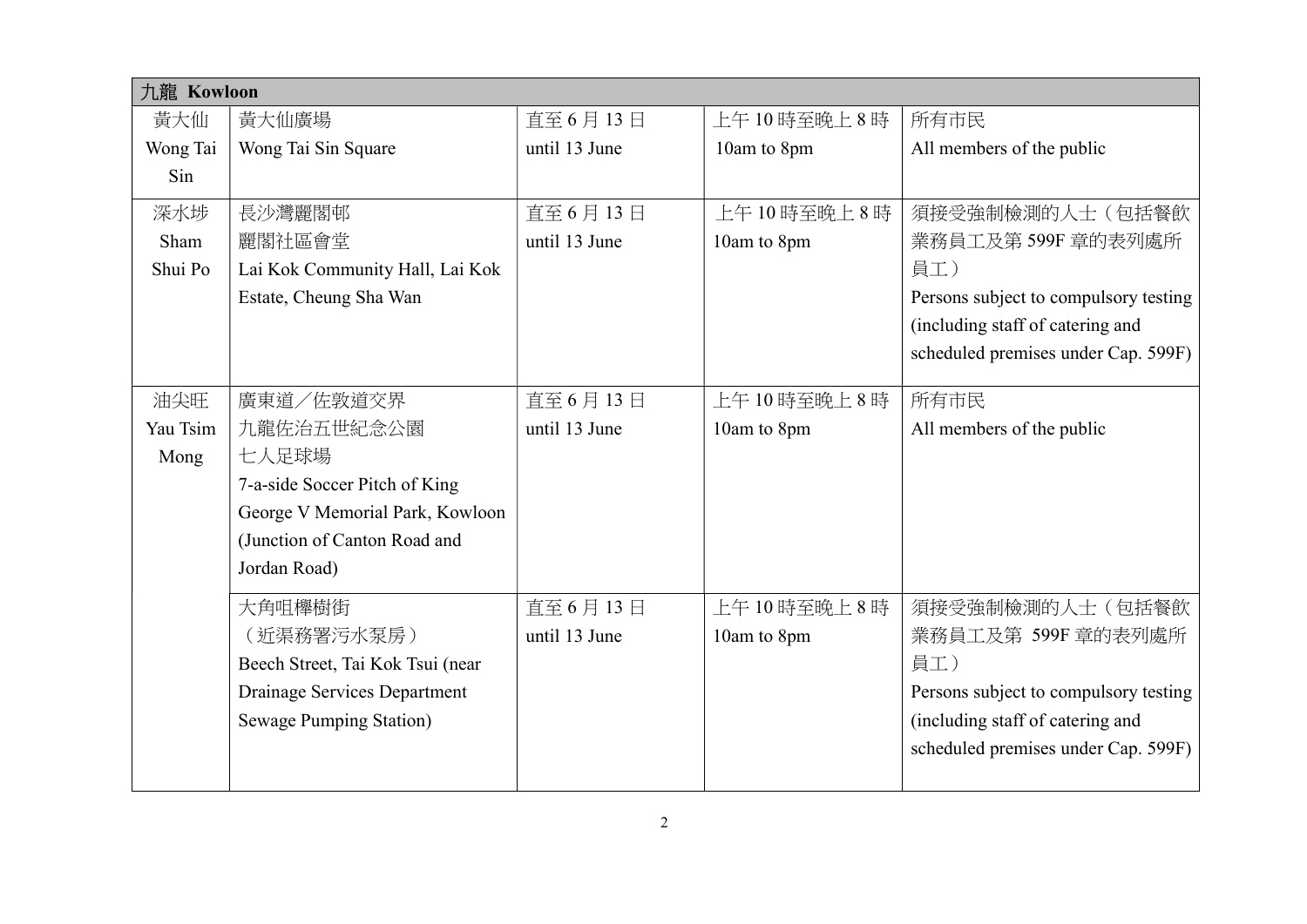|                    | 大角咀維港灣會所對出位置                   | 6月4日及11日      | 上午10時至晚上8時  | 須接受強制檢測的維港灣居民及工                    |
|--------------------|--------------------------------|---------------|-------------|------------------------------------|
|                    | Outside clubhouse of Island    | 4 and 11 June | 10am to 8pm | 作人員 Residents and workers of       |
|                    | Harbourview, Tai Kok Tsui      |               |             | Island Harbourview subject to      |
|                    |                                |               |             | compulsory testing                 |
|                    |                                |               |             |                                    |
|                    | 旺角洗衣街59號                       | 直至 6月13日      | 上午10時至晚上8時  | 所有市民                               |
|                    | 麥花臣遊樂場                         | until 13 June | 10am to 8pm | All members of the public          |
|                    | MacPherson Playground, 59 Sai  |               |             |                                    |
|                    | Yee Street, Mong Kok           |               |             |                                    |
|                    |                                |               |             |                                    |
|                    | 油麻地鴉打街臨時遊樂場                    | 直至 6月13日      | 上午10時至晚上8時  | 餐飲業務員工及第599F 章的表列                  |
|                    | <b>Arthur Street Temporary</b> | until 13 June | 10am to 8pm | 處所員工 Staff of catering and         |
|                    | Playground, Yau Ma Tei         |               |             | scheduled premises under Cap. 599F |
|                    |                                |               |             |                                    |
|                    | 尖沙咀漢口道 5-15 號漢口中心外             | 直至 6月13日      | 上午10時至晚上8時  | 所有市民                               |
|                    | Outside Hankow Centre, 5-15    | until 13 June | 10am to 8pm | All members of the public          |
|                    | Hankow Road, Tsim Sha Tsui     |               |             |                                    |
|                    |                                |               |             |                                    |
| 新界 New Territories |                                |               |             |                                    |
| 荃灣                 | 沙咀道遊樂場                         | 直至 6月13日      | 上午8時至晚上8時   | 所有市民                               |
| <b>Tsuen</b>       | Sha Tsui Road Playground       | until 13 June | 8am to 8pm  | All members of the public          |
| Wan                |                                |               |             |                                    |
|                    |                                |               |             |                                    |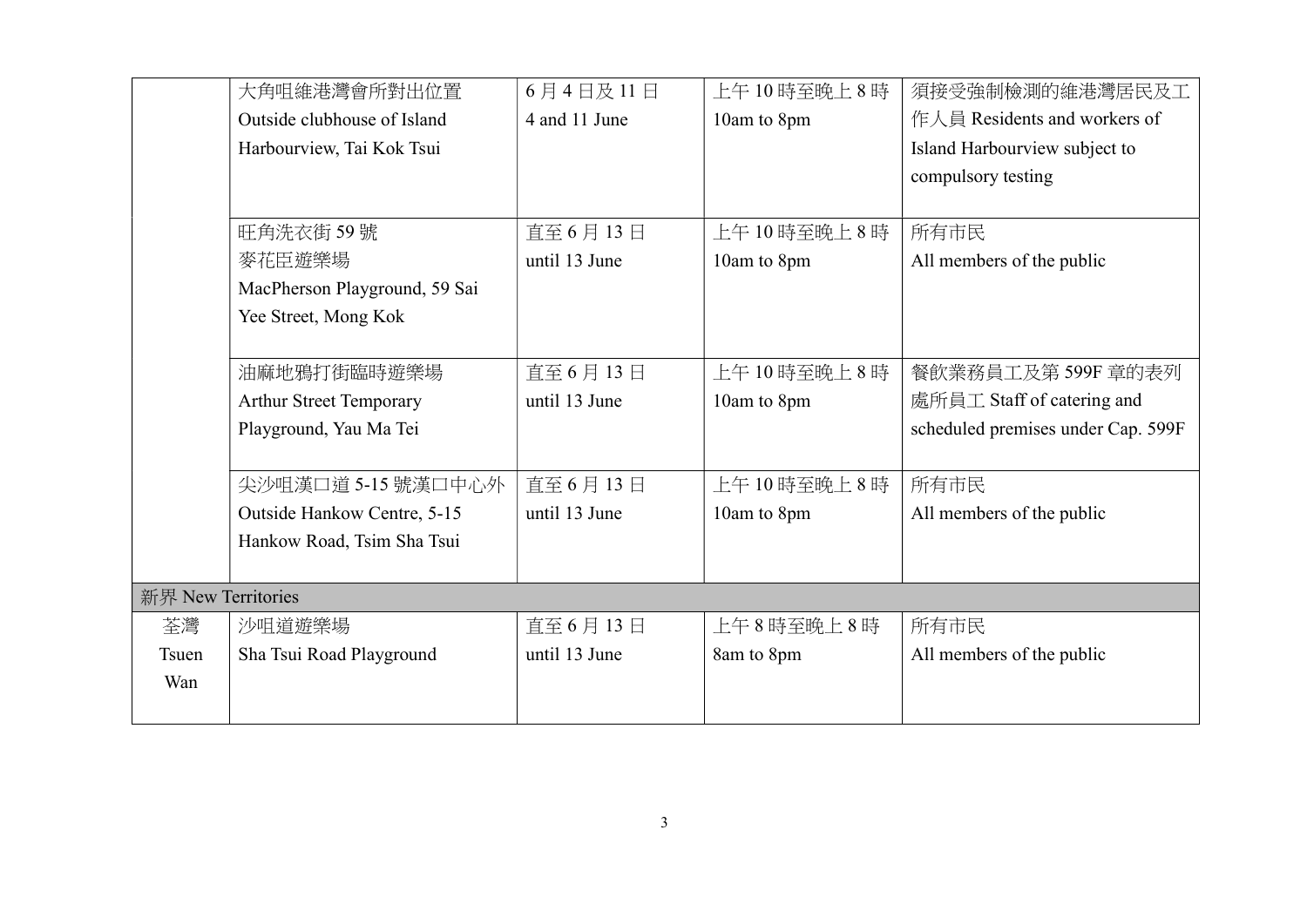| 葵青           | 葵涌運動場                              | 直至 5月 31日     | 上午10時至晚上8時  | 須接受強制檢測的人士(包括餐飲                       |
|--------------|------------------------------------|---------------|-------------|---------------------------------------|
| Kwai         | (興盛路93號,近葵青劇院)                     | until 31 May  | 10am to 8pm | 業務員工及第599F 章的表列處所                     |
| <b>Tsing</b> | Kwai Chung Sports Ground           |               |             | 員工)                                   |
|              | (93 Hing Shing Road, near Kwai     |               |             | Persons subject to compulsory testing |
|              | Tsing Theatre)                     |               |             | (including staff of catering and      |
|              |                                    |               |             | scheduled premises under Cap. 599F)   |
|              |                                    |               |             |                                       |
|              | 葵盛東邨盛富樓對出空地                        | 5月31日         | 下午2時至晚上8時   | 須接受強制檢測的人士                            |
|              | Open space outside Shing Fu        | 31 May        | 2pm to 8pm  | Persons subject to compulsory         |
|              | House, Kwai Shing East Estate      |               |             | testing                               |
|              |                                    | 6月1至2日        | 上午10時至晚上8時  |                                       |
|              |                                    | 1 to 2 June   | 10am to 8pm |                                       |
|              |                                    |               |             |                                       |
| 元朗           | 元朗安興街安興遊樂場                         | 直至 6月13日      | 上午8時至晚上8時   | 所有市民                                  |
| Yuen         | On Hing Playground on On Hing      | until 13 June | 8am to 8pm  | All members of the public             |
| Long         | Street, Yuen Long                  |               |             |                                       |
|              |                                    |               |             |                                       |
|              | 天水圍天瑞路 7號                          | 直至 6月13日      | 上午8時至晚上8時   | 所有市民                                  |
|              | 天瑞體育館                              | until 13 June | 8am to 8pm  | All members of the public             |
|              | Tin Shui Sports Centre, No. 7, Tin |               |             |                                       |
|              | Shui Road, Tin Shui Wai            |               |             |                                       |
|              |                                    |               |             |                                       |
| 屯門           | 建生社區會堂                             | 直至 6月13日      | 上午10時至晚上8時  | 所有市民                                  |
| Tuen Mun     | Kin Sang Community Hall            | until 13 June | 10am to 8pm | All members of the public             |
|              |                                    |               |             |                                       |